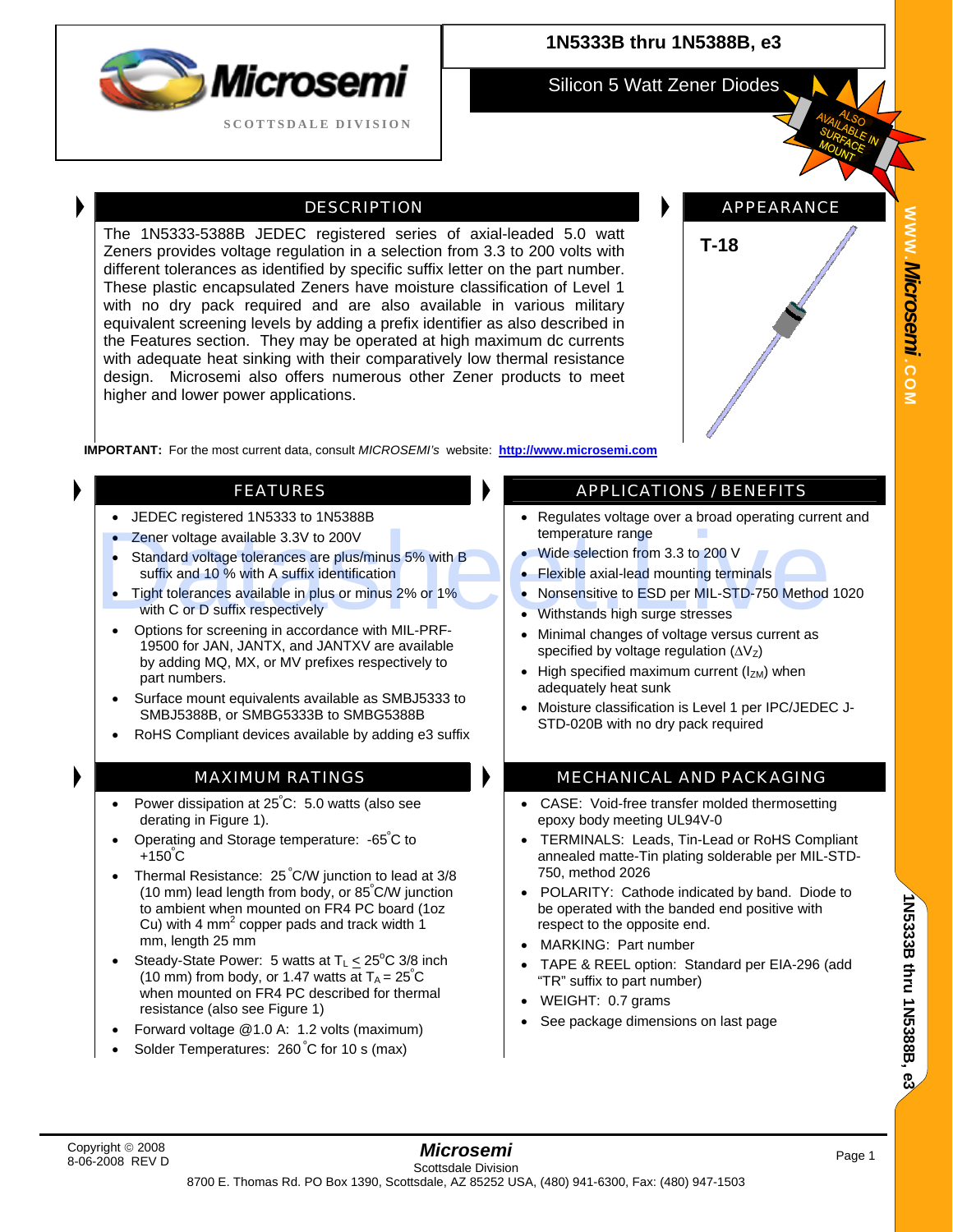## *Microser* **SCOTTSDALE DIVISION**

## **1N5333B thru 1N5388B, e3**

Silicon 5 Watt Zener Diodes

| *ELECTRICAL CHARACTERISTICS @ 25°C |                                                         |                                             |                                                                                 |                                                                         |                                                                       |                                                                    |                                                                                      |                                                                                                          |                                                                 |                                                                                                     |
|------------------------------------|---------------------------------------------------------|---------------------------------------------|---------------------------------------------------------------------------------|-------------------------------------------------------------------------|-----------------------------------------------------------------------|--------------------------------------------------------------------|--------------------------------------------------------------------------------------|----------------------------------------------------------------------------------------------------------|-----------------------------------------------------------------|-----------------------------------------------------------------------------------------------------|
| <b>TYPE</b><br><b>NUMBER</b>       | <b>REGULATOR</b><br><b>VOLTAGE</b><br>(V <sub>z</sub> ) | <b>TEST</b><br><b>CURRENT</b><br>$(I_{ZT})$ | <b>MAXIMUM</b><br><b>DYNAMIC</b><br><b>IMPEDANCE</b><br>$(Z_z)$<br>(A&B Suffix) | <b>MAXIMUM</b><br><b>REVERSE</b><br><b>CURRENT</b><br>(l <sub>r</sub> ) | $I_R$ TEST<br><b>VOLTAGE</b><br>$(V_R)$<br>(Non-Suffix &<br>A Suffix) | I <sub>R</sub> TEST<br><b>VOLTAGE</b><br>$(V_R)$<br>(B,C,D Suffix) | <b>MAXIMUM</b><br><b>REGULATOR</b><br><b>CURRENT</b><br>$(I_{ZM})$<br>(B,C,D Suffix) | <b>MAXIMUM</b><br><b>DYNAMIC KNEE</b><br><b>IMPEDANCE</b><br>$Z_{ZK} \otimes 1.0$ mA<br>(A,B,C,D Suffix) | <b>MAXIMUM</b><br><b>SURGE</b><br><b>CURRENT</b><br>$(I_{ZSM})$ | <b>MAXIMUM</b><br><b>VOLTAGE</b><br><b>REGULATION</b><br>(ΔV <sub>z</sub> )<br>(A,B,C,D)<br>Suffix) |
|                                    | $\mathsf{v}$                                            | mA dc                                       | <b>OHMS</b>                                                                     | μA                                                                      | $\mathbf v$                                                           | V                                                                  | mΑ                                                                                   | <b>OHMS</b>                                                                                              | <b>AMPS</b>                                                     | <b>VOLTS</b>                                                                                        |
| 1N5333B                            | 3.3                                                     | 380                                         | 3.0                                                                             | 300                                                                     | 1.0                                                                   | 1.0                                                                | 1440                                                                                 | 400                                                                                                      | 20                                                              | 0.85                                                                                                |
| 1N5334B                            | 3.6                                                     | 350                                         | 2.5                                                                             | 150                                                                     | 1.0                                                                   | 1.0                                                                | 1320                                                                                 | 500                                                                                                      | 18.7                                                            | 0.80                                                                                                |
| 1N5335B<br>1N5336B                 | 3.9<br>4.3                                              | 320<br>290                                  | 2.0<br>2.0                                                                      | 50<br>10                                                                | 1.0<br>1.0                                                            | 1.0<br>1.0                                                         | 1220<br>1100                                                                         | 500<br>500                                                                                               | 17.6<br>16.4                                                    | 0.54<br>0.49                                                                                        |
| 1N5337B                            | 4.7                                                     | 260                                         | 2.0                                                                             | 5.0                                                                     | 1.0                                                                   | 1.0                                                                | 1010                                                                                 | 450                                                                                                      | 15.3                                                            | 0.44                                                                                                |
| 1N5338B                            | 5.1                                                     | 240                                         | 1.5                                                                             | 1.0                                                                     | 1.0                                                                   | 1.0                                                                | 930                                                                                  | 400                                                                                                      | 14.4                                                            | 0.39                                                                                                |
| 1N5339B                            | 5.6                                                     | 220                                         | 1.0                                                                             | 1.0                                                                     | 2.0                                                                   | 2.0                                                                | 865                                                                                  | 400                                                                                                      | 13.4                                                            | 0.25                                                                                                |
| 1N5340B                            | 6.0                                                     | 200                                         | 1.0                                                                             | 1.0                                                                     | 3.0                                                                   | 3.0                                                                | 790                                                                                  | 300                                                                                                      | 12.7                                                            | 0.19                                                                                                |
| 1N5341B                            | 6.2                                                     | 200                                         | 1.0                                                                             | 1.0                                                                     | 3.0                                                                   | 3.0                                                                | 765                                                                                  | 200                                                                                                      | 12.4                                                            | 0.10                                                                                                |
| 1N5342B                            | 6.8                                                     | 175                                         | 1.0                                                                             | 10                                                                      | 4.9                                                                   | 5.2                                                                | 700                                                                                  | 200                                                                                                      | 11.5                                                            | 0.15                                                                                                |
| 1N5343B<br>1N5344B                 | 7.5<br>8.2                                              | 175<br>150                                  | 1.5<br>1.5                                                                      | 10<br>10                                                                | 5.4<br>5.9                                                            | 5.7<br>6.2                                                         | 630<br>580                                                                           | 200<br>200                                                                                               | 10.7<br>10                                                      | 0.15<br>0.20                                                                                        |
| 1N5345B                            | 8.7                                                     | 150                                         | 2.0                                                                             | 10                                                                      | 6.25                                                                  | 6.6                                                                | 545                                                                                  | 200                                                                                                      | 9.5                                                             | 0.20                                                                                                |
| 1N5346B                            | 9.1                                                     | 150                                         | 2.0                                                                             | 7.5                                                                     | 6.6                                                                   | 6.9                                                                | 520                                                                                  | 150                                                                                                      | 9.2                                                             | 0.22                                                                                                |
| 1N5347B                            | 10                                                      | 125                                         | 2.0                                                                             | 5.0                                                                     | 7.2                                                                   | 7.6                                                                | 475                                                                                  | 125                                                                                                      | 8.6                                                             | 0.22                                                                                                |
| 1N5348B                            | 11                                                      | 125                                         | 2.5                                                                             | 5.0                                                                     | 8.0                                                                   | 8.4                                                                | 430                                                                                  | 125                                                                                                      | 8.0                                                             | 0.25                                                                                                |
| 1N5349B                            | 12                                                      | 100                                         | 2.5                                                                             | 2.0                                                                     | 8.6                                                                   | 9.1                                                                | 395                                                                                  | 125                                                                                                      | 7.5                                                             | 0.25                                                                                                |
| 1N5350B<br>1N5351B                 | 13<br>14                                                | 100<br>100                                  | 2.5<br>2.5                                                                      | 1.0<br>1.0                                                              | 9.4<br>10.1                                                           | 9.9<br>10.6                                                        | 365<br>340                                                                           | 100<br>75                                                                                                | 7.0<br>6.7                                                      | 0.25<br>0.25                                                                                        |
| 1N5352B                            | 15                                                      | 75                                          | 2.5                                                                             | 1.0                                                                     | 10.8                                                                  | 11.5                                                               | 315                                                                                  | 75                                                                                                       | 6.3                                                             | 0.25                                                                                                |
| 1N5353B                            | 16                                                      | 75                                          | 2.5                                                                             | 1.0                                                                     | 11.5                                                                  | 12.2                                                               | 295                                                                                  | 75                                                                                                       | 6.0                                                             | 0.30                                                                                                |
| 1N5354B                            | 17                                                      | 70                                          | 2.5                                                                             | 0.5                                                                     | 12.2                                                                  | 12.9                                                               | 280                                                                                  | 75                                                                                                       | 5.8                                                             | 0.35                                                                                                |
| 1N5355B                            | 18                                                      | 65                                          | 2.5                                                                             | 0.5                                                                     | 13                                                                    | 13.7                                                               | 264                                                                                  | 75                                                                                                       | 5.5                                                             | 0.40                                                                                                |
| 1N5356B                            | 19<br>20                                                | 65<br>65                                    | 3.0                                                                             | 0.5                                                                     | 13.7                                                                  | 14.4                                                               | 250<br>237                                                                           | 75<br>75                                                                                                 | 5.3                                                             | 0.40                                                                                                |
| 1N5357B<br>1N5358B                 | 22                                                      | 50                                          | 3.0<br>3.5                                                                      | 0.5<br>0.5                                                              | 14.4<br>15.8                                                          | 15.2<br>16.7                                                       | 216                                                                                  | 75                                                                                                       | 5.1<br>4.7                                                      | 0.40<br>0.45                                                                                        |
| 1N5359B                            | 24                                                      | 50                                          | 3.5                                                                             | 0.5                                                                     | 17.3                                                                  | 18.2                                                               | 198                                                                                  | 100                                                                                                      | 4.4                                                             | 0.55                                                                                                |
| 1N5360B                            | 25                                                      | 50                                          | 4.0                                                                             | 0.5                                                                     | 18                                                                    | 19                                                                 | 190                                                                                  | 110                                                                                                      | 4.3                                                             | 0.55                                                                                                |
| 1N5361B                            | 27                                                      | 50                                          | 5.0                                                                             | 0.5                                                                     | 19.4                                                                  | 20.6                                                               | 176                                                                                  | 120                                                                                                      | 4.1                                                             | 0.60                                                                                                |
| 1N5362B                            | 28                                                      | 50                                          | 6.0                                                                             | 0.5                                                                     | 20.1                                                                  | 21.2                                                               | 170                                                                                  | 130                                                                                                      | 3.9                                                             | 0.60                                                                                                |
| 1N5363B                            | 30<br>33                                                | 40<br>40                                    | 8.0                                                                             | 0.5<br>0.5                                                              | 21.6<br>23.8                                                          | 22.8<br>25.1                                                       | 158<br>144                                                                           | 140<br>150                                                                                               | 3.7<br>3.5                                                      | 0.60<br>0.60                                                                                        |
| 1N5364B<br>1N5365B                 | 36                                                      | 30                                          | 10<br>11                                                                        | 0.5                                                                     | 25.9                                                                  | 27.4                                                               | 132                                                                                  | 160                                                                                                      | 3.3                                                             | 0.65                                                                                                |
| 1N5366B                            | 39                                                      | 30                                          | 14                                                                              | 0.5                                                                     | 28.1                                                                  | 29.7                                                               | 122                                                                                  | 170                                                                                                      | 3.1                                                             | 0.65                                                                                                |
| 1N5367B                            | 43                                                      | 30                                          | 20                                                                              | 0.5                                                                     | 31                                                                    | 32.7                                                               | 110                                                                                  | 190                                                                                                      | 2.8                                                             | 0.70                                                                                                |
| 1N5368B                            | 47                                                      | 25                                          | 25                                                                              | 0.5                                                                     | 33.8                                                                  | 35.8                                                               | 100                                                                                  | 210                                                                                                      | 2.7                                                             | 0.80                                                                                                |
| 1N5369B                            | 51                                                      | 25                                          | 27                                                                              | 0.5                                                                     | 36.7                                                                  | 38.8                                                               | 93                                                                                   | 230                                                                                                      | 2.5                                                             | 0.90                                                                                                |
| 1N5370B<br>1N5371B                 | 56<br>60                                                | 20<br>20                                    | 35<br>40                                                                        | 0.5<br>0.5                                                              | 40.3<br>43                                                            | 42.6<br>45.5                                                       | 86<br>79                                                                             | 280<br>350                                                                                               | 2.3<br>2.2                                                      | 1.00<br>1.20                                                                                        |
| 1N5372B                            | 62                                                      | 20                                          | 42                                                                              | 0.5                                                                     | 44.6                                                                  | 47.1                                                               | 76                                                                                   | 400                                                                                                      | 2.1                                                             | 1.35                                                                                                |
| 1N5373B                            | 68                                                      | 20                                          | 44                                                                              | 0.5                                                                     | 49                                                                    | 51.7                                                               | 70                                                                                   | 500                                                                                                      | 2.0                                                             | 1.50                                                                                                |
| 1N5374B                            | 75                                                      | 20                                          | 45                                                                              | 0.5                                                                     | 54                                                                    | 56                                                                 | 63                                                                                   | 620                                                                                                      | 1.9                                                             | 1.60                                                                                                |
| 1N5375B                            | 82                                                      | 15                                          | 65                                                                              | 0.5                                                                     | 59                                                                    | 62.2                                                               | 58                                                                                   | 720                                                                                                      | 1.8                                                             | 1.80                                                                                                |
| 1N5376B                            | 87                                                      | 15                                          | 75<br>75                                                                        | 0.5                                                                     | 63                                                                    | 66                                                                 | 54.5                                                                                 | 760                                                                                                      | 1.7                                                             | 2.00                                                                                                |
| 1N5377B<br>1N5378B                 | 91<br>100                                               | 15<br>12                                    | 90                                                                              | 0.5<br>0.5                                                              | 65.5<br>72                                                            | 69.2<br>76                                                         | 52.5<br>47.5                                                                         | 760<br>800                                                                                               | 1.6<br>1.5                                                      | 2.20<br>2.30                                                                                        |
| 1N5379B                            | 110                                                     | 12                                          | 125                                                                             | 0.5                                                                     | 79.2                                                                  | 83.6                                                               | 43                                                                                   | 1000                                                                                                     | 1.4                                                             | 2.50                                                                                                |
| 1N5380B                            | 120                                                     | 10                                          | 170                                                                             | 0.5                                                                     | 86.4                                                                  | 91.2                                                               | 39.5                                                                                 | 1150                                                                                                     | 1.3                                                             | 2.50                                                                                                |
| 1N5381B                            | 130                                                     | 10                                          | 190                                                                             | 0.5                                                                     | 93.6                                                                  | 98.8                                                               | 36.6                                                                                 | 1250                                                                                                     | 1.2                                                             | 2.50                                                                                                |
| 1N5382B                            | 140                                                     | 8.0                                         | 230                                                                             | 0.5                                                                     | 101                                                                   | 106                                                                | 34                                                                                   | 1500                                                                                                     | 1.2                                                             | 2.50                                                                                                |
| 1N5383B                            | 150                                                     | 8.0                                         | 330                                                                             | 0.5                                                                     | 108                                                                   | 114                                                                | 31.6                                                                                 | 1500                                                                                                     | 1.1                                                             | 3.00                                                                                                |
| 1N5384B<br>1N5385B                 | 160<br>170                                              | 8.0<br>8.0                                  | 350<br>380                                                                      | 0.5<br>0.5                                                              | 115<br>122                                                            | 122<br>129                                                         | 29.4<br>28                                                                           | 1650<br>1750                                                                                             | 1.1<br>1.0                                                      | 3.00<br>3.00                                                                                        |
| 1N5386B                            | 180                                                     | 5.0                                         | 430                                                                             | 0.5                                                                     | 130                                                                   | 137                                                                | 26.4                                                                                 | 1750                                                                                                     | 1.0                                                             | 4.00                                                                                                |
| 1N5387B                            | 190                                                     | 5.0                                         | 450                                                                             | 0.5                                                                     | 137                                                                   | 144                                                                | 25                                                                                   | 1850                                                                                                     | 0.9                                                             | 5.00                                                                                                |
| 1N5388B                            | 200                                                     | 5.0                                         | 480                                                                             | 0.5                                                                     | 144                                                                   | 152                                                                | 23.6                                                                                 | 1850                                                                                                     | 0.9                                                             | 5.00                                                                                                |

\*JEDEC Registered Data.

**NOTE 1:** Devices listed above with B suffix have ±5% tolerance, A suffix designates ±10% tolerance, C suffix designates ±2% tolerance, and D suffix designates ±1% tolerance. No suffix designates ±20%.

**NOTE 2:** Zener voltage (Vz) is measured at  $T_L = 25^{\circ}C$  (+8, -2 $^{\circ}C$ ). Voltage measurement performed at 40  $\pm$ 10 milliseconds after application of dc current.

 **NOTE 3:** The zener impedance is derived from 1 kHz ac voltage resulting from an ac current modulation having an rms value equal to 10% of the dc zener current ( $I_{ZT}$  or  $I_{ZK}$ ) superimposed on  $I_{ZT}$  or  $I_{ZK}$ . See Micro Note 202 for zener impedance variation with different operating currents.

**NOTE 4:** The maximum current (I<sub>ZM</sub>) shown is for a ±5% tolerance devices. The I<sub>ZM</sub> for other tolerances can be calculated using the formula:  $I_{ZM} = P/V_{ZM}$  where  $V_{ZM}$  is the  $V_Z$  at the high end of the voltage tolerance specified and P is the rated power for the method of mounting.

**NOTE 5:** The surge current ( $I_{ZSM}$ ) is specified as the maximum peak of a non-recurrent half-sine wave of 8.3 ms duration.

**NOTE 6:** Voltage regulation  $(\Delta V_z)$  is the difference between the voltage measured at 10% and 50% of  $I_{ZM}$ .

#### *Microsemi*  Scottsdale Division

**1N5333B thru 1N5388B**

1N5333B thru 1N5388B, e3